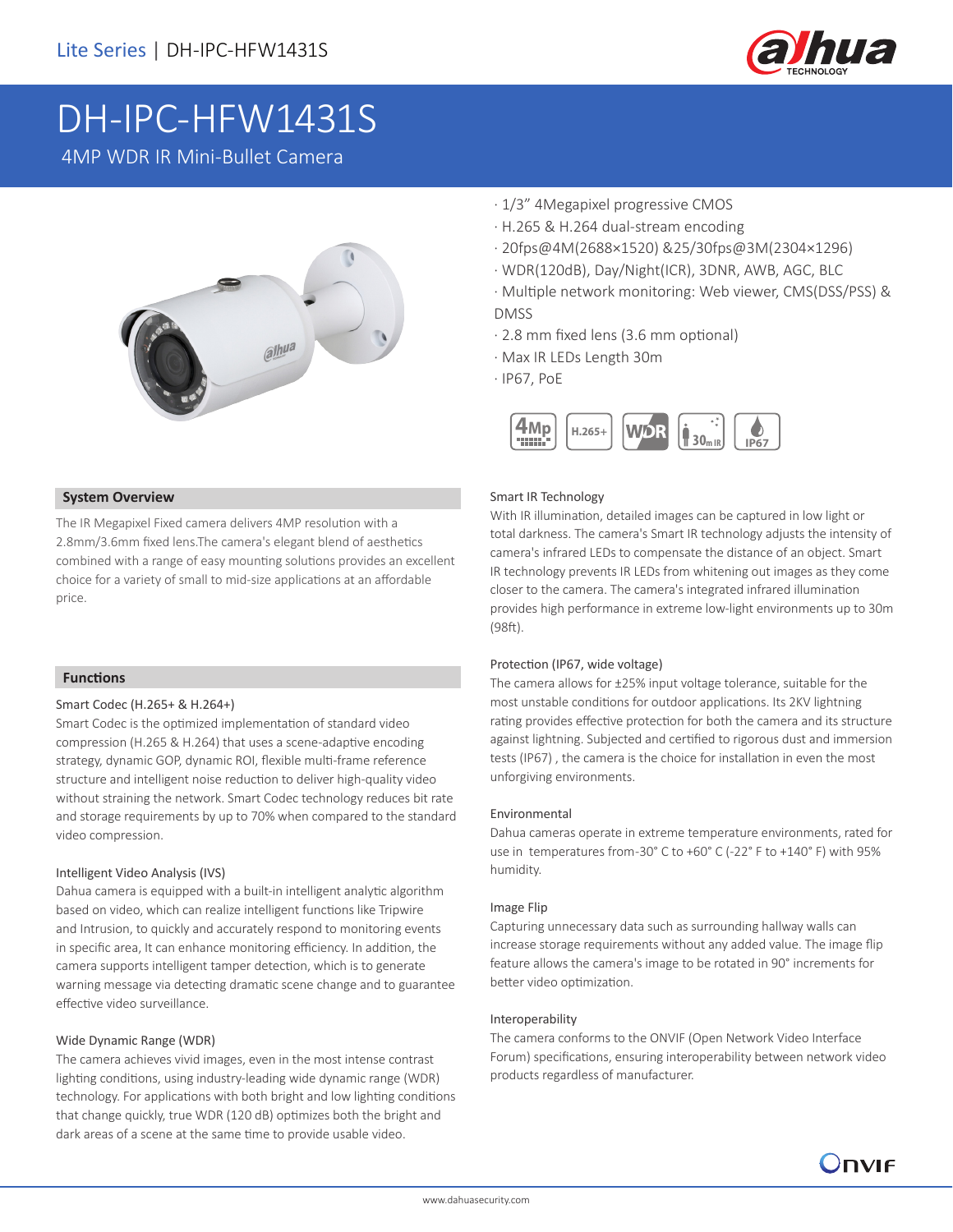# **Lite Series** | DH-IPC-HFW1431S

| <b>Technical Specification</b> |          |                                                                                                                                      |                                               |           |          |  |
|--------------------------------|----------|--------------------------------------------------------------------------------------------------------------------------------------|-----------------------------------------------|-----------|----------|--|
| Camera                         |          |                                                                                                                                      |                                               |           |          |  |
| Image Sensor                   |          | 1/3" 4Megapixel progresive CMOS                                                                                                      |                                               |           |          |  |
| <b>Effective Pixels</b>        |          |                                                                                                                                      | 2688(H)x1520(V)                               |           |          |  |
| RAM/ROM                        |          | 512MB/32MB                                                                                                                           |                                               |           |          |  |
| <b>Scanning System</b>         |          | Progressive                                                                                                                          |                                               |           |          |  |
| Electronic Shutter Speed       |          | Auto/Manual, 1/3~1/100000s                                                                                                           |                                               |           |          |  |
| Minimum Illumination           |          | 0.08Lux/F2.0( Color, 1/3s, 30IRE)<br>0.3Lux/F2.0( Color,1/30s,30IRE)<br>OLux/F2.0(IR on)                                             |                                               |           |          |  |
| S/N Ratio                      |          | More than 50dB                                                                                                                       |                                               |           |          |  |
| <b>IR Distance</b>             |          | Distance up to 30m(98ft)                                                                                                             |                                               |           |          |  |
| IR On/Off Control              |          | Auto/ Manual                                                                                                                         |                                               |           |          |  |
| <b>IR LEDS</b>                 |          | 18                                                                                                                                   |                                               |           |          |  |
| Lens                           |          |                                                                                                                                      |                                               |           |          |  |
| Lens Type                      |          | Fixed                                                                                                                                |                                               |           |          |  |
| Mount Type                     |          | Board-in                                                                                                                             |                                               |           |          |  |
| Focal Length                   |          | 2.8 mm (3.6 mm optional)                                                                                                             |                                               |           |          |  |
| Max. Aperture                  |          | F2.0/F2.0                                                                                                                            |                                               |           |          |  |
| Angle of View                  |          | H:104°/87°, V:57°/48°                                                                                                                |                                               |           |          |  |
| <b>Focus Control</b>           |          | Fixed                                                                                                                                |                                               |           |          |  |
| Close Focus Distance           |          | N/A                                                                                                                                  |                                               |           |          |  |
|                                | Lens     | Detect                                                                                                                               | Observe                                       | Recognize | Identify |  |
| <b>DORI Distance</b>           | $2.8$ mm | 63m(207ft)                                                                                                                           | 25m(82ft)                                     | 13m(43ft) | 6m(20ft) |  |
|                                | $3.6$ mm | 80m(262ft)                                                                                                                           | 32m(105ft)                                    | 16m(52ft) | 8m(26ft) |  |
| PTZ                            |          |                                                                                                                                      |                                               |           |          |  |
| Pan/Tilt Range                 |          |                                                                                                                                      | Pan:0° ~360°; Tilt:0° ~90°; Rotation:0° ~360° |           |          |  |
| Intelligence                   |          |                                                                                                                                      |                                               |           |          |  |
| <b>Event Trigger</b>           |          | Motion detection, Video tampering, Scene changing,<br>Network disconnection, Ip address conflict, Illegal<br>access, Storage anomaly |                                               |           |          |  |
| <b>IVS</b>                     |          | Tripwire, Intrusion                                                                                                                  |                                               |           |          |  |
| Video                          |          |                                                                                                                                      |                                               |           |          |  |
| Compression                    |          | H.265/H.264H/MJPEG(Sub Stream)                                                                                                       |                                               |           |          |  |
| <b>Smart Codec</b>             |          | Support H.265+/H.264+                                                                                                                |                                               |           |          |  |
| <b>Streaming Capability</b>    |          | 2 Streams                                                                                                                            |                                               |           |          |  |
| Resolution                     |          | 4M(2688x1520)/3M(2304×1296)/1080P(19<br>20×1080)/720P(1280×720)/VGA(640×480)/<br>D1(704×576/704×480)/CIF(352×288/352×240)            |                                               |           |          |  |
| Frame Rate                     |          | Main Stream: 4M(1 ~ 20fps)/3M (1 ~ 25/30fps)                                                                                         |                                               |           |          |  |
|                                |          |                                                                                                                                      | Sub Stream: $D1(1 \approx 25/30$ fps)         |           |          |  |
| <b>Bit Rate Control</b>        |          | CBR/VBR                                                                                                                              |                                               |           |          |  |

| <b>Bit Rate</b>                         | H.265: 12K ~ 8448Kbps<br>H.264: 32K ~ 10240Kbps                                                                                            |  |  |  |  |
|-----------------------------------------|--------------------------------------------------------------------------------------------------------------------------------------------|--|--|--|--|
| Day/Night                               | Auto(ICR) / Color / B/W                                                                                                                    |  |  |  |  |
| <b>BLC Mode</b>                         | BLC / HLC / WDR(120dB)                                                                                                                     |  |  |  |  |
| White Balance                           | Auto/Natural/Street Lamp/Outdoor/Manual                                                                                                    |  |  |  |  |
| Gain Control                            | Auto/Manual                                                                                                                                |  |  |  |  |
| Noise Reduction                         | 3D DNR                                                                                                                                     |  |  |  |  |
| <b>Motion Detection</b>                 | Off / On (4 Zone, Rectangle)                                                                                                               |  |  |  |  |
| Region of Interest                      | Off / On (4 Zone)                                                                                                                          |  |  |  |  |
| Electronic Image Stabilization<br>(EIS) | N/A                                                                                                                                        |  |  |  |  |
| Smart IR                                | Support                                                                                                                                    |  |  |  |  |
| Digital Zoom                            | 16x                                                                                                                                        |  |  |  |  |
| Flip                                    | 0°/90°/180°/270°                                                                                                                           |  |  |  |  |
| Mirror                                  | Off/On                                                                                                                                     |  |  |  |  |
| <b>Privacy Masking</b>                  | Off / On (4 Area, Rectangle)                                                                                                               |  |  |  |  |
| Audio                                   |                                                                                                                                            |  |  |  |  |
| Compression                             | N/A                                                                                                                                        |  |  |  |  |
| Network                                 |                                                                                                                                            |  |  |  |  |
| Ethernet                                | RJ-45 (10/100Base-T)                                                                                                                       |  |  |  |  |
| Protocol                                | HTTP;HTTPS;TCP;ARP;RTSP;RTP;RTCP;UDP;SMTP;<br>FTP;DHCP;DNS;DDNS;PPPoE;IPV4/V6;QoS;UPnP;<br>NTP;Bonjour;IEEE 802.1X;Multicast;ICMP;IGMP;TLS |  |  |  |  |
| Interoperability                        | ONVIF Profile S&G, API                                                                                                                     |  |  |  |  |
| <b>Streaming Method</b>                 | Unicast / Multicast                                                                                                                        |  |  |  |  |
| Max. User Access                        | 10 Users / 20 Users                                                                                                                        |  |  |  |  |
| Edge Storage                            | <b>NAS</b><br>Local PC for instant recording                                                                                               |  |  |  |  |
| Web Viewer                              | IE, Chrome, Firefox, Safari                                                                                                                |  |  |  |  |
| Management Software                     | Smart PSS, DSS, DMSS                                                                                                                       |  |  |  |  |
| Smart Phone                             | IOS, Android                                                                                                                               |  |  |  |  |
| Certifications                          |                                                                                                                                            |  |  |  |  |
| Certifications                          | CE (EN 60950:2000)<br>UL:UL60950-1<br>FCC: FCC Part 15 Subpart B                                                                           |  |  |  |  |
| Interface                               |                                                                                                                                            |  |  |  |  |
| Video Interface                         | N/A                                                                                                                                        |  |  |  |  |
| Audio Interface                         | N/A                                                                                                                                        |  |  |  |  |
| <b>RS485</b>                            | N/A                                                                                                                                        |  |  |  |  |
| Alarm                                   | N/A                                                                                                                                        |  |  |  |  |
| Electrical                              |                                                                                                                                            |  |  |  |  |
| Power Supply                            | DC12V, PoE(IEEE 802.3af)(Class 0)                                                                                                          |  |  |  |  |
| Power Consumption                       | < 5.5W                                                                                                                                     |  |  |  |  |